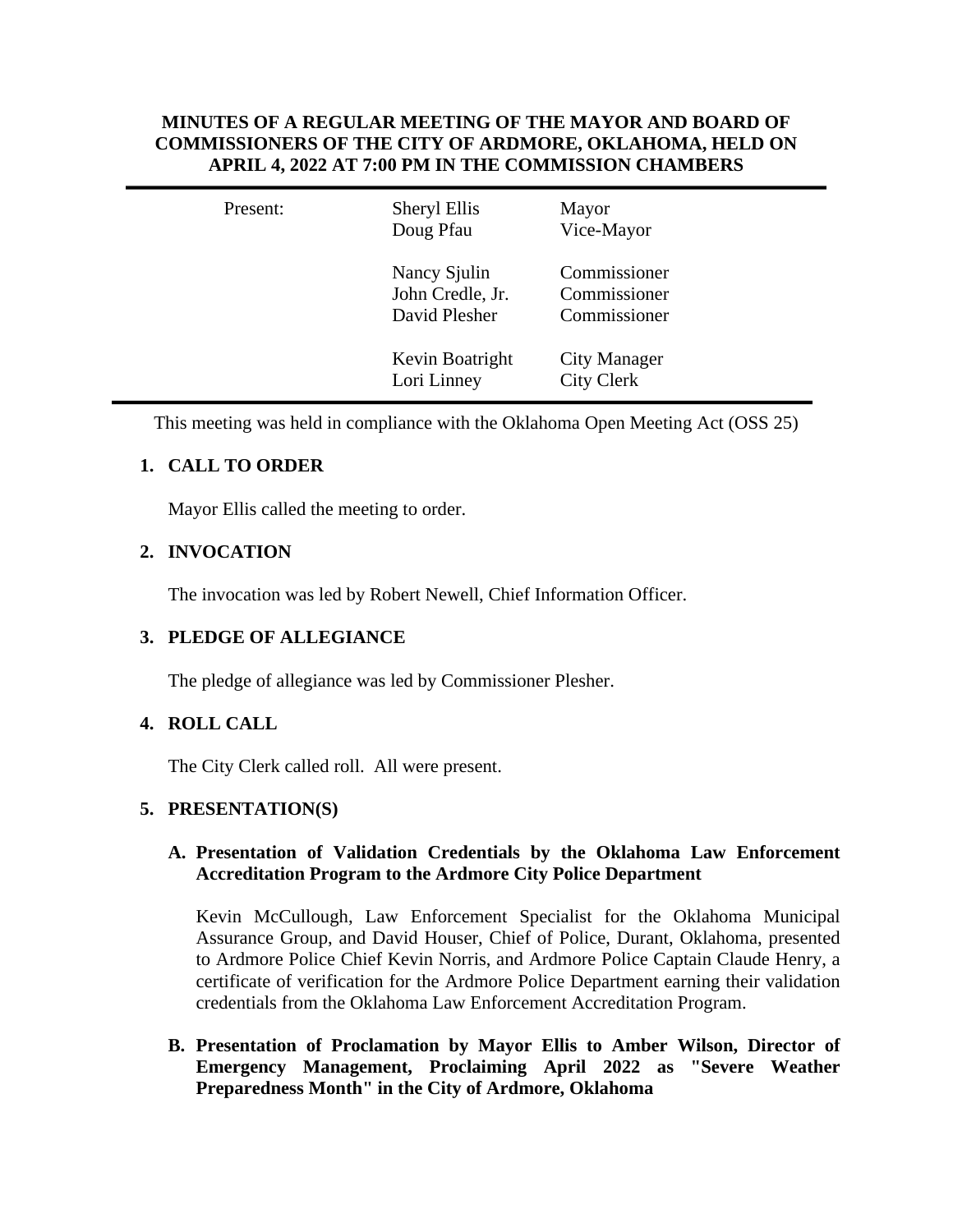Mayor Ellis presented to Amber Wilson, Director of Emergency Management, a proclamation proclaiming April 2022 as "Severe Weather Preparedness Month" in the City of Ardmore, Oklahoma.

## **C. Mayor Ellis to Proclaim April, 2022 as "Fair Housing Month" in the City of Ardmore, Oklahoma**

Mayor Ellis proclaimed April, 2022 as "Fair Housing Month" in the City of Ardmore, Oklahoma.

## **6. APPROVE AGENDA – ORDER OF BUSINESS AND CONTENTS**

Motion was made by Vice-Mayor Pfau and seconded by Commissioner Plesher to approve the agenda as written.

> Ayes: Sjulin, Credle, Plesher, Pfau, Ellis Nays: None

## **7. APPROVE MINUTES**

## **A. of the City Commission Regular Meeting held on March 21, 2022**

Motion was made by Commissioner Plesher and seconded by Vice-Mayor Pfau to approve the regular minutes of March 21, 2022 as written.

| Ayes: | Sjulin, Credle, Plesher, Pfau, Ellis |
|-------|--------------------------------------|
| Nays: | None                                 |

## **8. CONSENT**

**A. Consideration and Possible Action to Authorize the City Attorney to Disclaim Any Interest in the Alley located between Lots 8B and 8C of Block 13 of Realty Company's Re Subdivision of Lot 8, Block 13 of the Highland Park Addition to Ardmore as Requested in Case #CV-22-39, District Court Carter County and Approval or Rejection of Any Amendments Proposed and Considered by the City Commission at the Meeting**

Staff received a summons from Mordy, Mordy, Pfrehm & Wilson Law Office to a response to a petitions alley vacation for an existing alley easement abutting property at 1303 Stanley Street SW, Lots Eight B (8B) and Eight C (8C) Block Thirteen (13) Ardmore Realty Company's re-subdivision of Lot 8, Block 13 of the Highland park Addition to Ardmore, Carter County. This summons was sent to Mr. David Davis, the City Attorney, and he has requested permission to respond. There are no utilities in this alley at this time.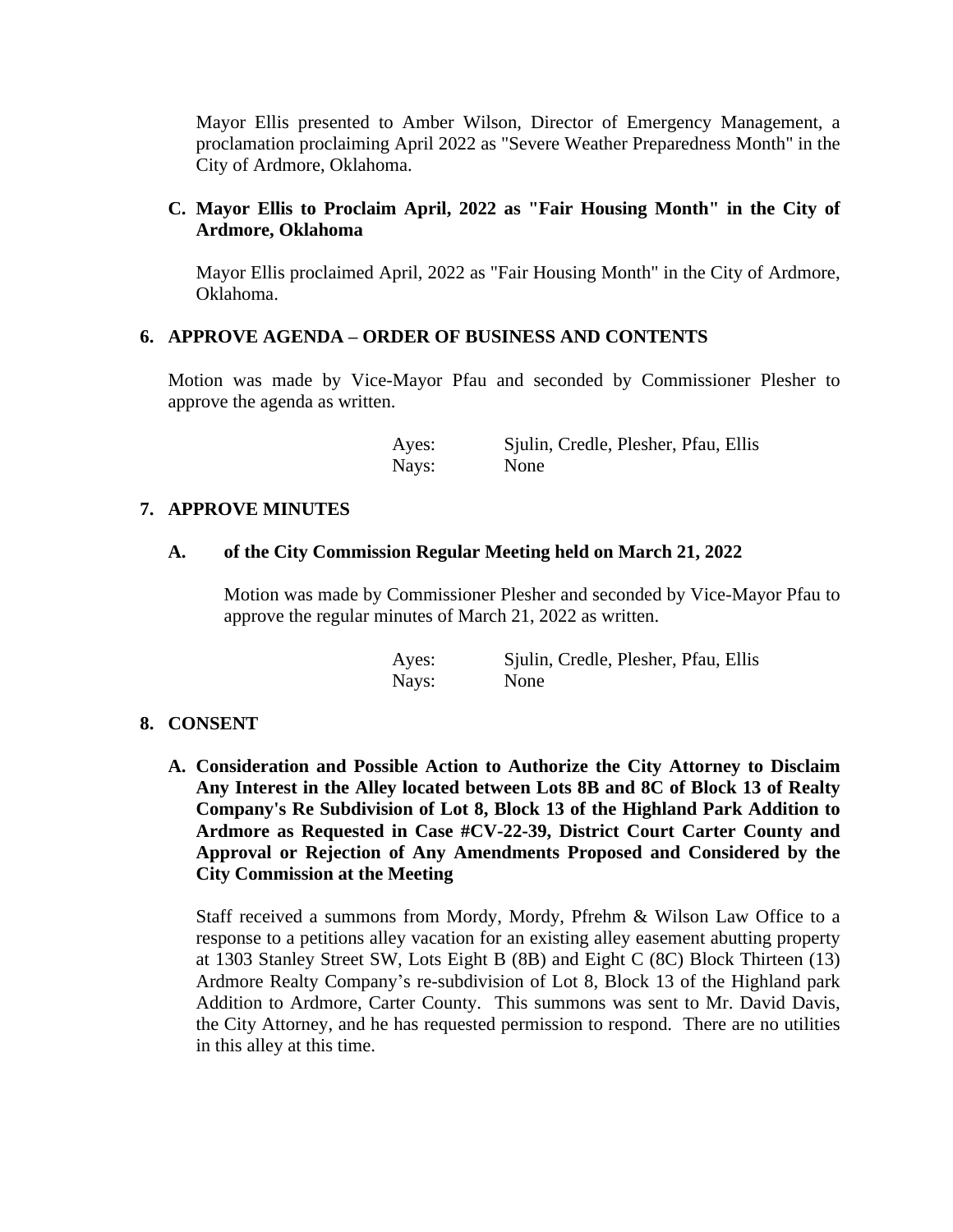Motion was made by Commissioner Credle and seconded by Commissioner Sjulin to approve Consent Agenda Item 8.A.

> Ayes: Sjulin, Credle, Plesher, Pfau, Ellis Nays: None

#### **9. REGULAR BUSINESS**

#### **A. RESOLUTION(S)**

**1. Consideration of Adoption or Rejection of Resolution Number 4211 a Resolution Declaring the Personal Property Described as a Horse Racing Chute as Surplus to the Needs of the City of Ardmore, Oklahoma and Authorizing the City Manager to Dispose of Same by Donation to a Local Non-Profit Entity and Declaring an Emergency and Consideration of Adoption or Rejection of Emergency Clause with Respect to Resolution Number 4211 and Consideration of Adoption or Rejection of Any Amendments to the Proposed Emergency Clause as may be Considered by the City Commission at the Meeting and Consideration of Adoption or Rejection of Any Amendments to the Proposed Resolution as may be Considered by the City Commission**

A presentation was made by Kevin Norris, Chief of Police, to the Commission. He stated that the Ardmore Police Department requests approval to dispose of a horse racing chute that was abandoned to the City of Ardmore by the Oklahoma State Bureau of Investigation (OSBI) more than fifteen (15) years ago. The horse racing chute is inadequate and unsuitable for any public purpose and is surplus to the needs of the City of Ardmore. The method of disposal will be via donation to a local non-profit entity at its expense and within a reasonable amount of time.

Motion was made by Commissioner Plesher and seconded by Vice-Mayor Pfau to adopt Resolution Number 4211.

| Ayes: | Sjulin, Credle, Plesher, Pfau, Ellis |
|-------|--------------------------------------|
| Nays: | None                                 |

#### **B. AGREEMENT(S)**

**1. Consideration and Possible Action to Declare an Ardmore Police Department Glock 9 MM Pistol as Surplus and Authorize Disposal of Said Property by Awarding to Captain Keith Ingle who is Retiring from the Department in Good Standing after 23 Years of Service and Approval or Rejection of Any Amendments Proposed and Considered by the City Commission at the Meeting**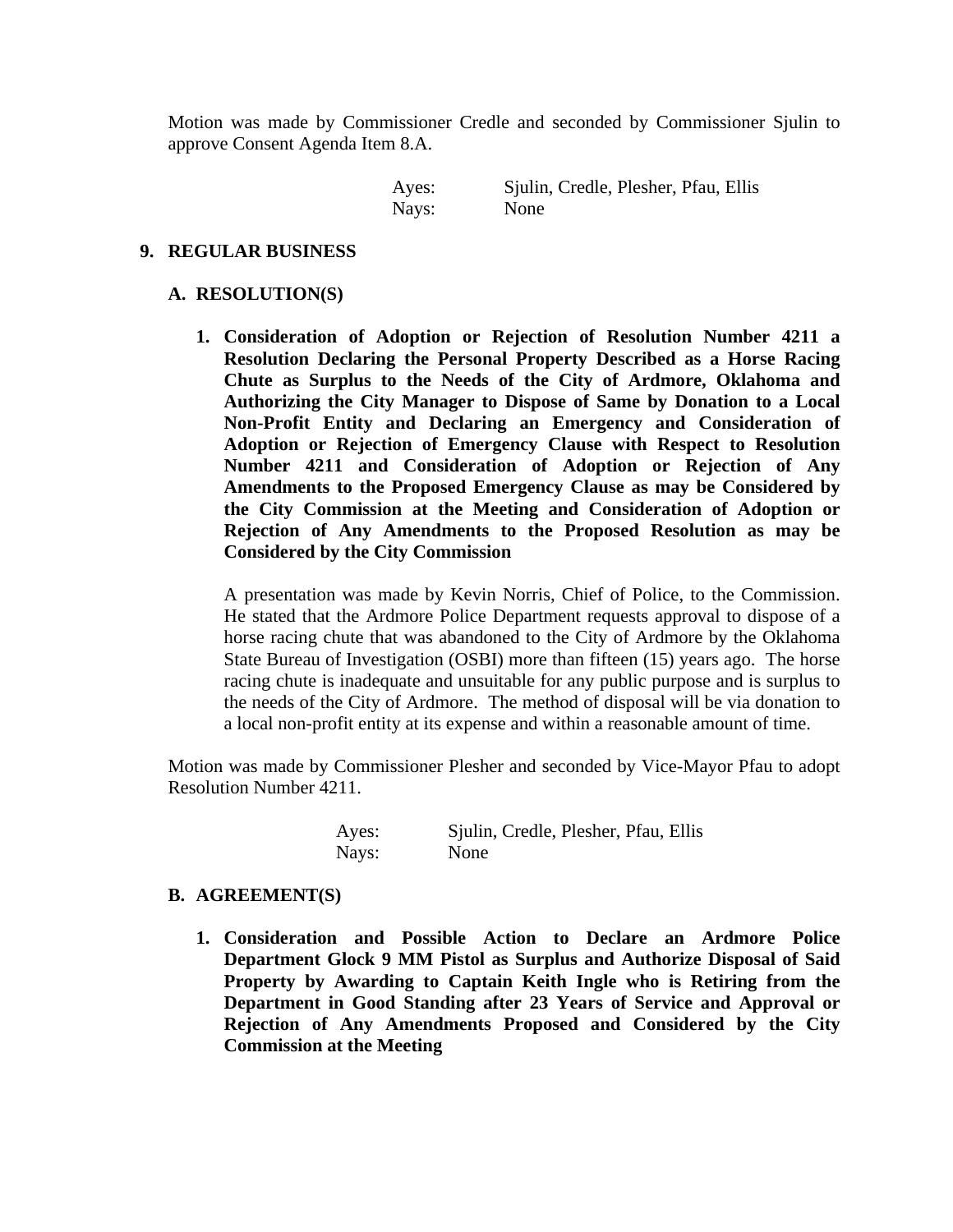A presentation was made by Kevin Norris, Chief of Police, to the Commission. He stated that the Ardmore Police Department requests permission to declare surplus a Glock 9mm pistol and dispose of it by awarding the pistol to Captain Keith Ingle who is retiring in good standing from the department after 23 years of service to the citizens and the City of Ardmore.

Motion was made by Commissioner Sjulin and seconded by Commissioner Credle to approve to declare an Ardmore Police Department Glock 9 mm Pistol as surplus and authorize disposal of said property by awarding to Captain Keith Ingle who is retiring from the department in good standing after 23 years of service.

| Ayes: | Sjulin, Credle, Plesher, Pfau, Ellis |
|-------|--------------------------------------|
| Nays: | None                                 |

**2. Consideration and Possible Action to Declare Ardmore Police Unit 227 a 2015 Chevrolet Caprice and Associated Equipment as Surplus and Disposed of in Accordance with City Code and Approval or Rejection of Any Amendments Proposed and Considered by the City Commission at the Meeting**

A presentation was made by Kevin Norris, Chief of Police, to the Commission. He stated that the Ardmore Police Department requests permission for the City Commission to declare Police Unit 227 a 2015 Chevrolet Caprice (asset #009613) and transport partition (asset #009806) as surplus and to be disposed of via action, OK Iron and Metal or donation.

Motion was made by Commissioner Credle and seconded by Commissioner Plesher to approve to declare Ardmore Police Unit 227 a 2015 Chevrolet Caprice and associated equipment as surplus and disposed of in accordance with City Code.

| Ayes: | Sjulin, Credle, Plesher, Pfau, Ellis |
|-------|--------------------------------------|
| Nays: | None                                 |

**3. Consideration and Possible Action to Declare a Cash Drawer, Cart Covers, Frylator/Deep Fryer, Water Fountains, Utility Vehicle (Unit 1021), Zero Turn Mowers (Unit 1100 and Unit 1052), and Miscellaneous Items of the Parks and Recreation Department as Surplus and Disposed of in Accordance with City Code and Approval or Rejection of Any Amendments Proposed and Considered by the City Commission at the Meeting**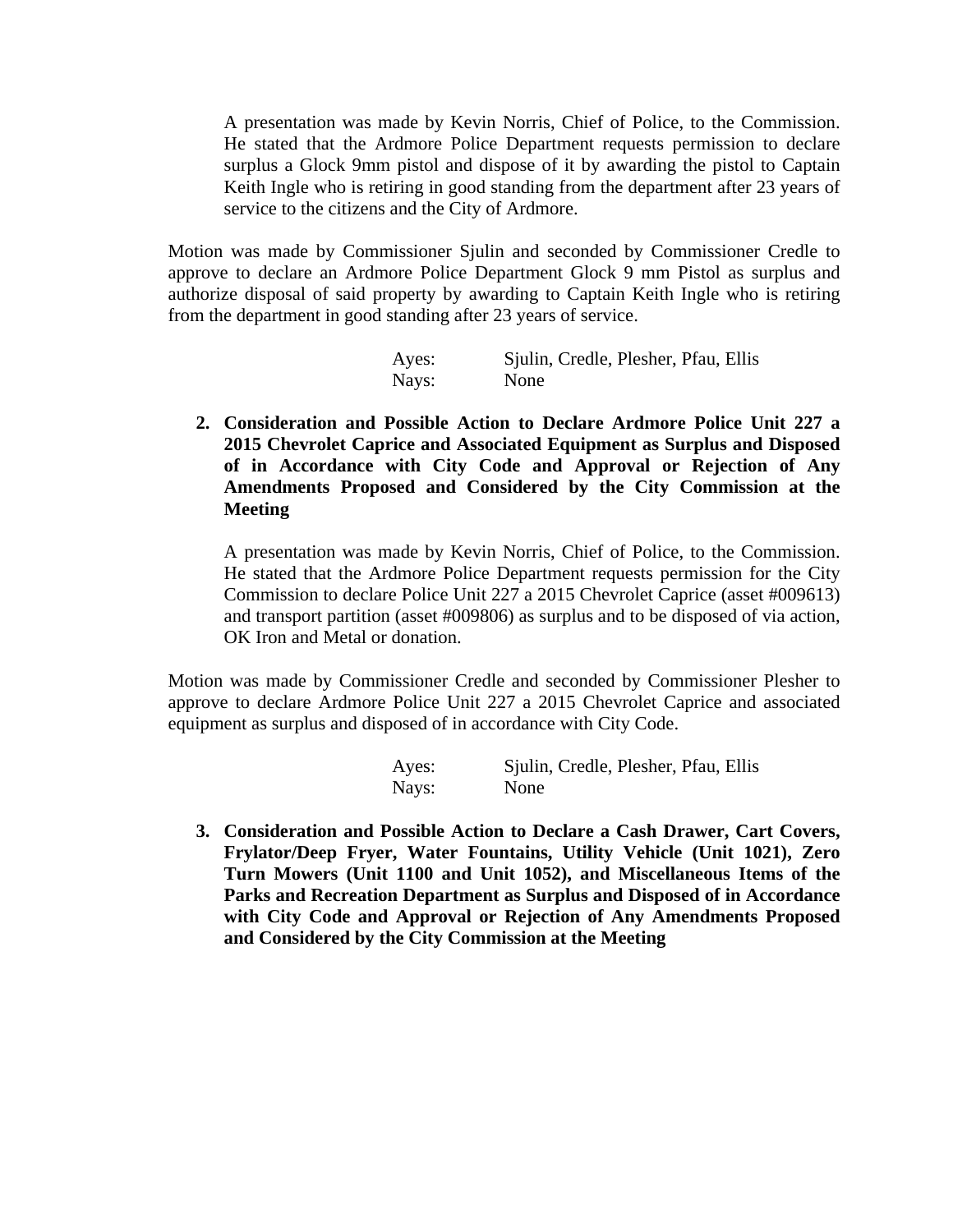A presentation was made by Teresa Ervin, Director of Parks and Recreation, to the Commission. She stated that the Parks and Recreation Department requests permission from the City Commission to declare surplus items as follows:

|               | <b>Cash Drawer</b>      |                                                |
|---------------|-------------------------|------------------------------------------------|
| 25            | <b>Cart Covers</b>      |                                                |
|               | Frylator/Deep Fryer     | Asset #003537                                  |
| -5            | <b>Water Fountains</b>  | Asset #009369, 009370                          |
|               | <b>Utility Vehicle</b>  | Asset #008403, Unit #1021                      |
| $\mathcal{D}$ | <b>Zero Turn Mowers</b> | Asset #008213, Unit #1052                      |
|               |                         | Miscellaneous Items Gathered Thru Out the Year |

This will allow for the Parks and Recreation Department's yard area to remain clean from debris and provide a safe work environment.

Motion was made by Commissioner Sjulin and seconded by Vice-Mayor Pfau to approve to declare a cash drawer, cart covers, Frylator/Deep Fryer, water fountains, utility vehicle (Unit 1021), zero turn mowers (Unit 1100 and Unit 1052), and miscellaneous items of the Parks and Recreation Department as surplus and disposed of in accordance with City Code.

| Ayes: | Sjulin, Credle, Plesher, Pfau, Ellis |
|-------|--------------------------------------|
| Nays: | None                                 |

**4. Consideration and Possible Action of a Ground Sub-Lease between the City of Ardmore and Youth Scoreboards, L.L.C. to Provide All Electrical Power Required to Operate Eight New Scoreboards and Video Boards to the Softball Fields at Ardmore Regional Park in a Total Amount Not to Exceed \$100,000.00 and Approval or Rejection of Any Amendments Proposed and Considered by the City Commission at the Meeting**

A presentation was made by Teresa Ervin, Director of Parks and Recreation, to the Commission. She stated that staff requests approval of a Ground Sub-Lease with Youth Scoreboards to provide eight (8) new scoreboards and video boards to the softball fields at Regional Park. Youth Scoreboards L.L.C. will lease a 20 x 20 piece of land that contains the scoreboards. The City of Ardmore (City) will provide all electrical power required to operate the scoreboards. The City will also be responsible for the costs associated with bringing the electrical power to the scoreboards and the cost of electricity to operate the scoreboards. The City agrees to allow Youth Scoreboards L.L.C. the right to all advertising on the boards with the exceptions stated in the contract of items that staff will not allow. Youth Scoreboards L.L.C. will provide at the end of each calendar year 20% of the advertising revenue net of all costs for the prior year. In the current budget year 2021-2022 is budgeted \$100,000.00 to provide scoreboards and electrical construction as needed. However there may be cost savings after all electrical items are completed.